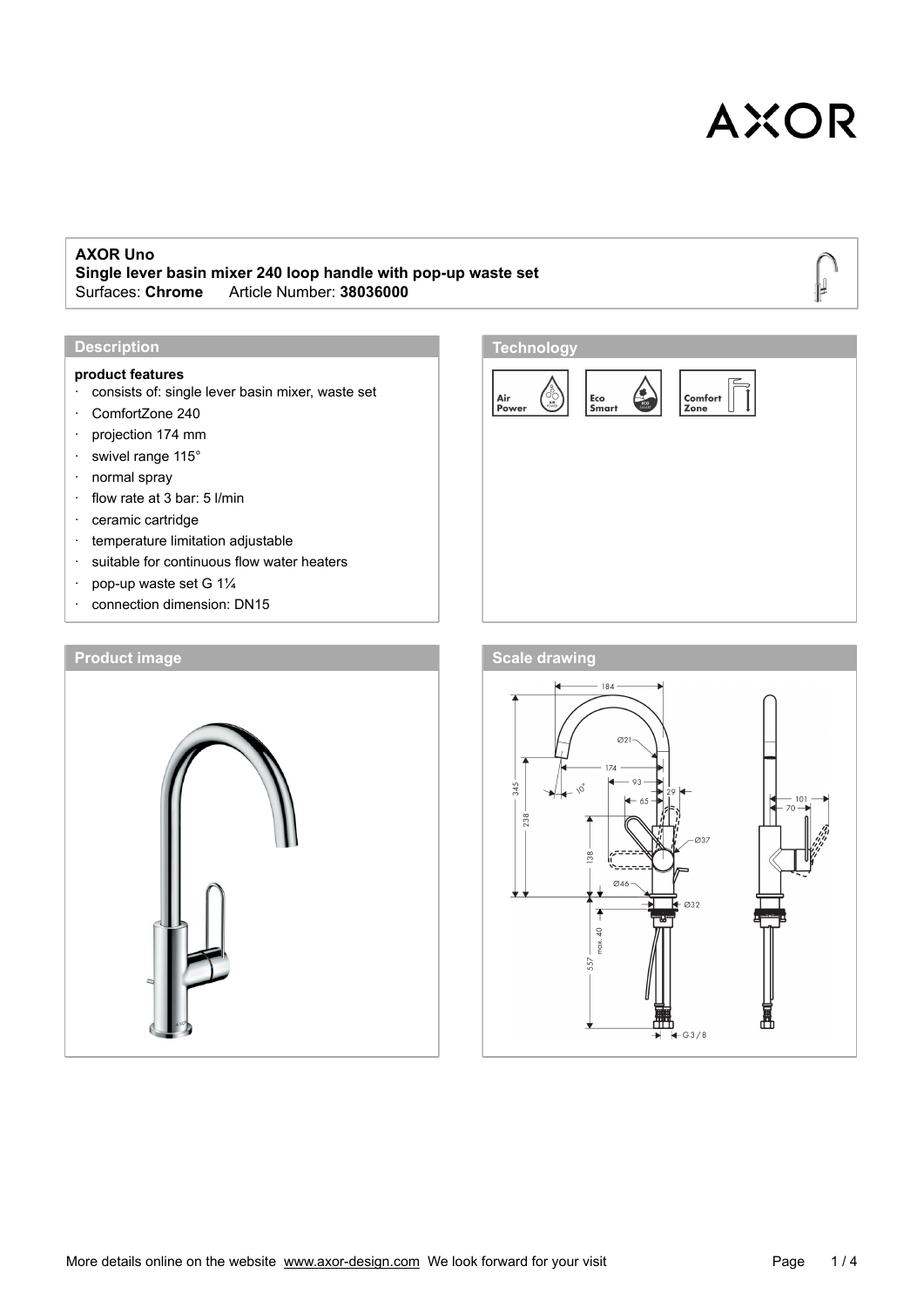∥ ₽

#### **AXOR Uno Single lever basin mixer 240 loop handle with pop-up waste set** Surfaces: **Chrome**\_\_\_Article Number: **38036000**

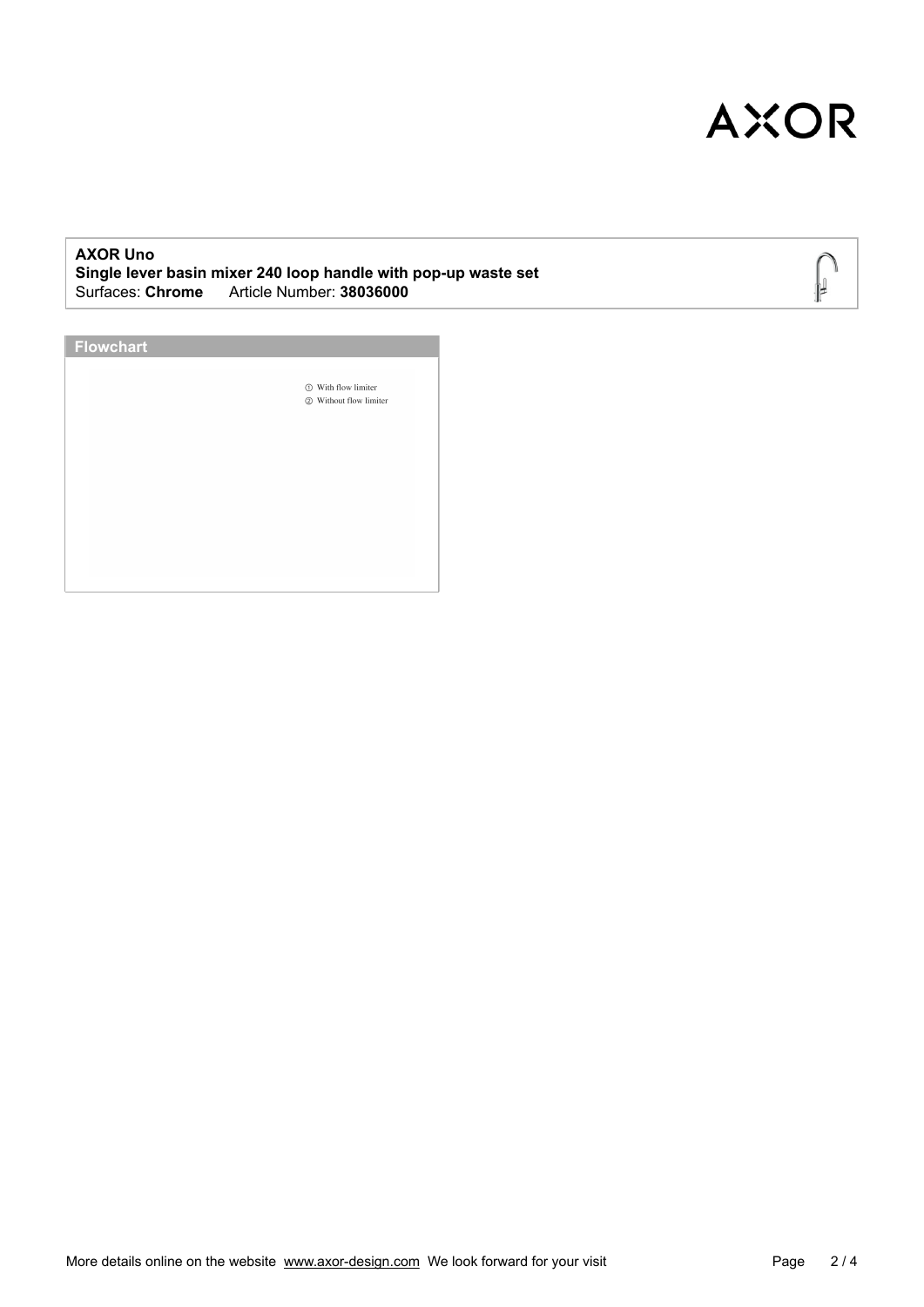#### **AXOR Uno**

**Single lever basin mixer 240 loop handle with pop-up waste set** Surfaces: **Chrome**\_\_\_Article Number: **38036000**

### **Exploded Drawing**